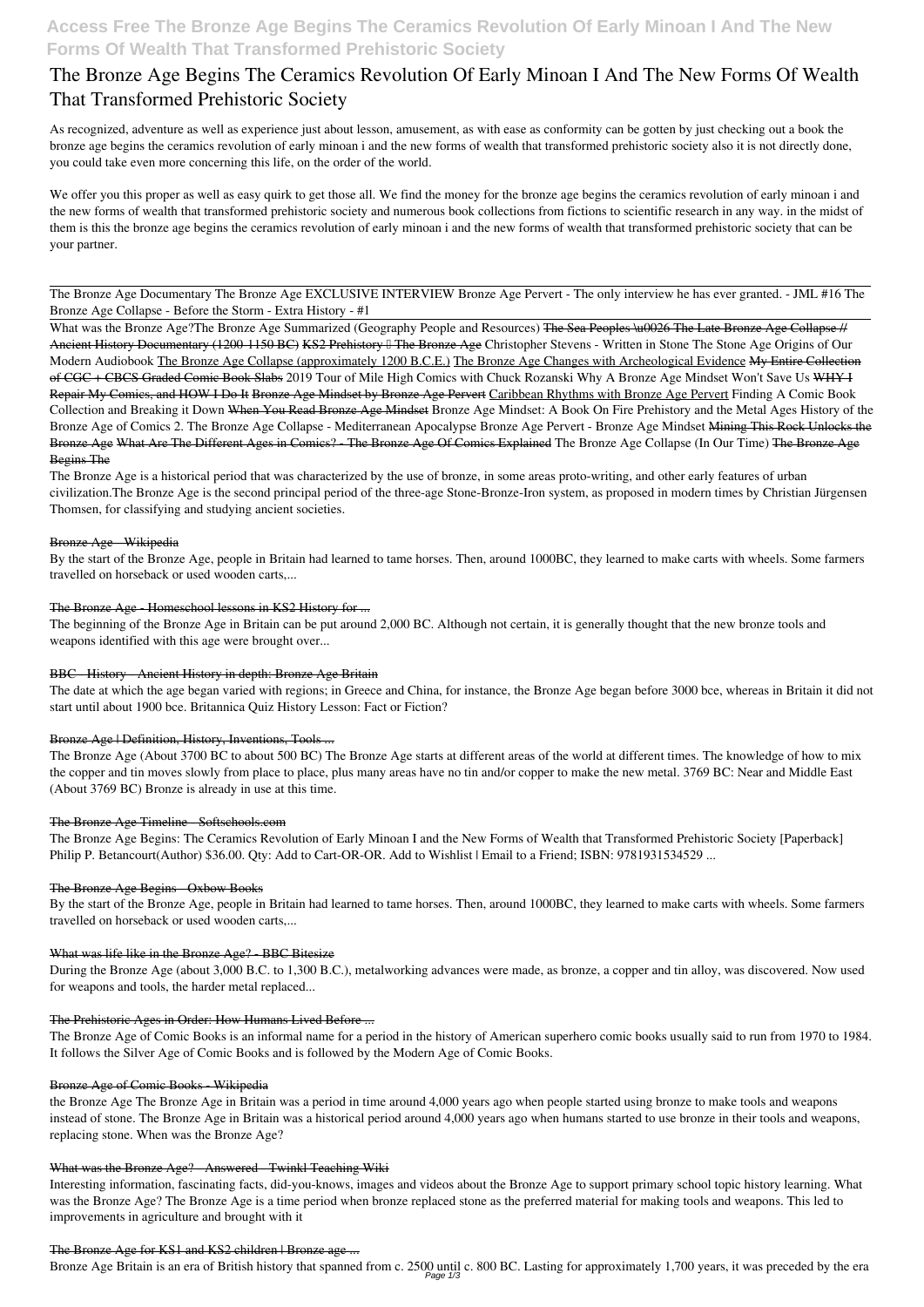## **Access Free The Bronze Age Begins The Ceramics Revolution Of Early Minoan I And The New Forms Of Wealth That Transformed Prehistoric Society**

of Neolithic Britain and was in turn followed by the period of Iron Age Britain.Being categorised as the Bronze Age, it was marked by the use of copper and then bronze by the prehistoric Britons, who used such metals to fashion tools.

## Bronze Age Britain - Wikipedia

The Aegean Bronze Age begins around 3200 BC when civilizations first established a far-ranging trade network. This network imported tin and charcoal to Cyprus, where copper was mined and alloyed with the tin to produce bronze. Bronze objects were then exported far and wide and supported the trade.

## Bronze Age Europe - Wikipedia

The first bronzes appear in Britain in the centuries just before 2500 BC, which is the usually accepted start date for the Bronze Age. On the European mainland the arrival of bronze was preceded by...

## Overview: From Neolithic to Bronze Age, 8000 - 800 BC

The Bronze Age was the beginning of the era when people also made tools and weapons of metal. The first part of the Bronze Age may be called the Calcolithic referring to the use of pure copper and stone tools. Copper was known in Anatolia by 6500 B.C.

## Bronze Age: A Short Description - ThoughtCo

It is defined by archaeological convention. The "Iron Age" begins locally when the production of iron or steel has been brought to the point where iron tools and weapons superior to their bronze equivalents become widespread. For example, Tutankhamun's meteoric iron dagger comes from the Bronze Age.

## Iron Age Wikipedia

In the late Bronze Age, people began to cremate (burn) bodies instead of burying them. The ashes which were left after the body had been burnt were put in pottery containers called urns and buried in graveyards known as urnfields.

## Bronze Age Beliefs | The Nebra Sky Disk | DK Find Out

Search begins for long lost Bronze Age site, Yelland stone row, that was used for religious ceremonies by ancient Britons more than 3,000 years ago.

This book focuses on economic and social changes, particularly during the opening phase of the Minoan civilization on the island of Crete. New developments in ceramics that reached Crete at the end of the Neolithic period greatly contributed to the creation of economic, technological, social, and religious advancements we call the Early Bronze Age. The arguments are two-fold: a detailed explanation of the ceramics we call Early Minoan I and the differences that set it apart from its predecessors, and an explanation of how these new and highly superior containers changed the storage, transport, and accumulation of a new form of wealth consisting primarily of processed agricultural and animal products like wine, olive oil, and various foods preserved in wine, vinegar, honey, and other liquids. The increased stability and security provided by an improved ability to store food from one year to the next would have a profound effect on the society. Contents: Part I: 1. Introduction, 2. The Change in Ceramic Technology in EM I, 3. The Clays and the Fired Fabrics, 4. The Pottery Shapes, 5. EM I Surface Treatments and Decoration and their Relation to Fabrics, Shapes, and Methods of Manufacture, 6. Comments and Conclusions on the Pottery; Part II: 7. The Transformation of Cretan Society; References; Index.

This book focuses on economic and social changes, particularly during the opening phase of the Minoan civilization on the island of Crete. New developments in ceramics that reached Crete at the end of the Neolithic period greatly contributed to the creation of economic, technological, social, and religious advancements we call the Early Bronze Age. The arguments are two-fold: a detailed explanation of the ceramics we call Early Minoan I and the differences that set it apart from its predecessors, and an explanation of how these new and highly superior containers changed the storage, transport, and accumulation of a new form of wealth consisting primarily of processed agricultural and animal products like wine, olive oil, and various foods preserved in wine, vinegar, honey, and other liquids. The increased stability and security provided by an improved ability to store food from one year to the next would have a profound effect on the society. Contents: Part I: 1. Introduction, 2. The Change in Ceramic Technology in EM I, 3. The Clays and the Fired Fabrics, 4. The Pottery Shapes, 5. EM I Surface Treatments and Decoration and their Relation to Fabrics, Shapes, and Methods of Manufacture, 6. Comments and Conclusions on the Pottery; Part II: 7. The Transformation of Cretan Society; References; Index.

\*Includes pictures \*Includes online resources and a bibliography for further reading While the Bronze Age is recognized as one of history's most important phases, it's been hard for historians to precisely date. The idea of the Bronze Age comes from a three-age system developed in the 19th century through which archaeologists and historians believe cultures evolve. These three ages are the Stone Age, the Bronze Age, and the Iron Age, and the concept of the system stems from the simultaneous development of museums in Europe during that time. In the Royal Museum of Nordic Antiquities in Denmark, Christian Jürgensen Thomsen, the director of the museum, began classifying objects of stone, bronze, or iron to better categorize and exhibit them. Each archaeological artifact was thus sorted according to their materials and further organized by shape and style. Through such methodology, working alongside archaeological reports, he was able to show how certain objects changed over time (Fagan 1996, 712). Such a typology, combined with stratigraphy noted in archaeological reports, was useful to early archaeologists with no reliable method for dating artifacts. By understanding which object came before or after, early archaeologists had a relative dating system with which to assess the age of an object or culture. This kind of system was useful to the archaeologists who often encountered objects from above-ground burials that lacked stratigraphy. When this three-age system reached England, John Lubbock expanded on it by applying cultural anthropology to the ages. Over time, other researchers would gradually add their interpretations to the system, with many arguing for sub-divisions of the Stone Age or the introduction of a Copper Age between the Neolithic and the Bronze Ages (Rowley-Conwy 2007, 243). The classification system was meant as a way for modern scientists to classify and understand prehistoric cultures, the final stage of which was the Iron Age, which ended when a culture developed the ability to record their history. Of course, given the rate of each culture's development, this means that when the historical period begins is not uniform or even universal. For example, Native Americans of the Great Plains had not yet developed a written record when they first encountered Europeans. Likewise, they did not have access to the raw materials to enter the Bronze Age or Iron Age, whereas in other cases, such as in Europe, cultures entered the historical period through the conquests of the Roman Empire (which had developed writing), regardless of whether the conquered cultures had previously reached a Bronze or Iron Age. Meanwhile, the cultures not conquered by the Romans, such as those in Northern Germany and Scandinavia, continued to develop an Iron Age and eventually, a historical age, with the introduction of writing by the Vikings. While the simplified, three-age system and typology worked for Thomsen and archaeologists in Denmark, the application of such a system could not be applied on a broader scale due to the numerous variables faced by each developing civilization (Rowley-Conwy 2007). Therefore, rather than examining a wide-ranging Bronze Age in Europe in general, individual cultures and civilizations must be examined on their own, starting with the earliest civilizations to begin mastering the techniques of bronze-making. With that said, certain generalities can be made regarding life before the Bronze Age. The Bronze Age in Europe: The History and Legacy of Civilizations Across Europe from 3200-600 BCE looks at the different cultures that emerged over those crucial years. Along with pictures depicting important people, places, and events, you will learn about the Bronze Age in Europe like never before.